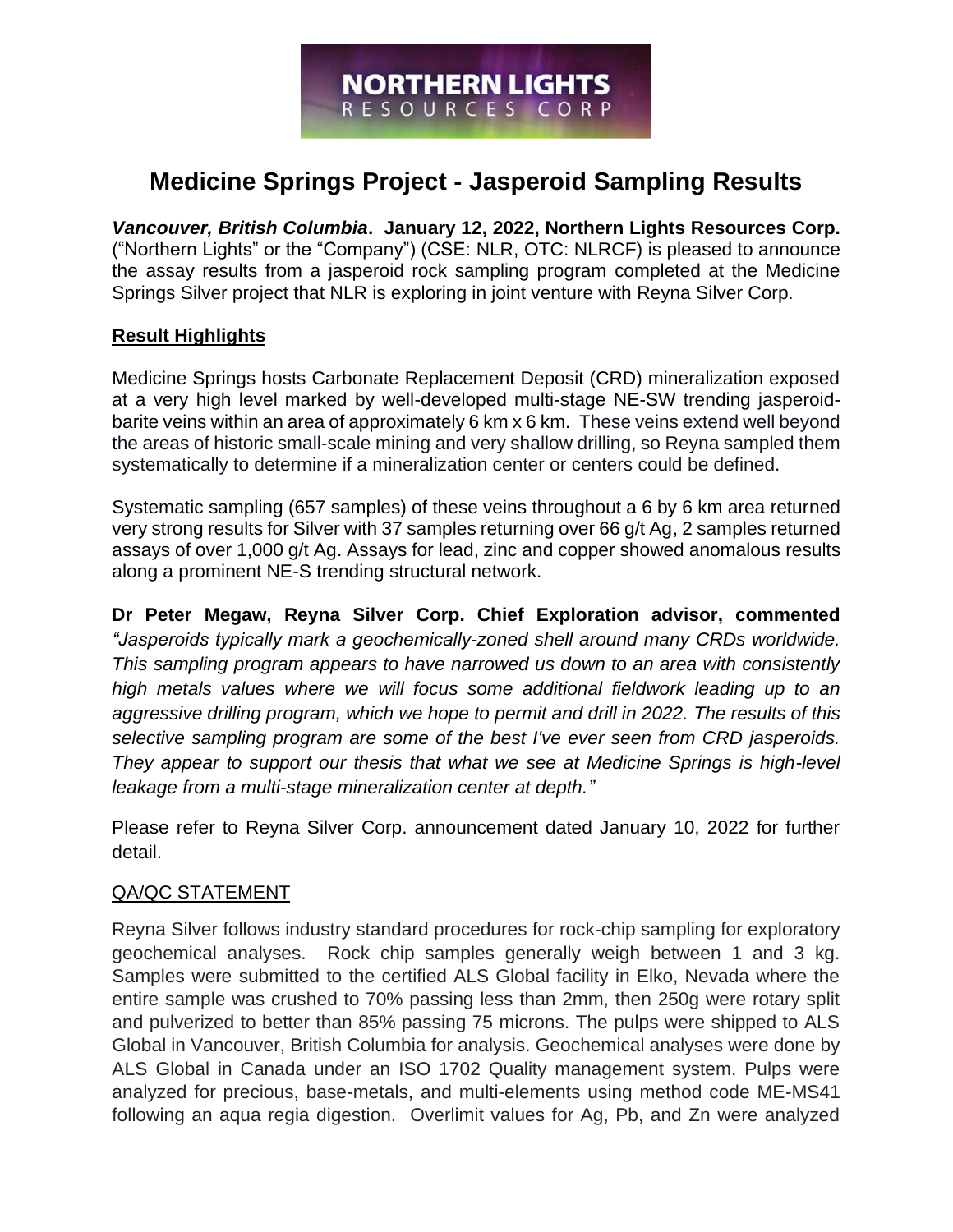using method codes Ag-OG46, Pb-OG46, and Zn-OG46. Multi-element certified standards, blanks, and duplicates were systematically inserted into the sample stream to monitor lab performance.

### Competent Persons Statement

Information in this report relating to Exploration Results is based on information reviewed by Mr. Lee R. Beasley, a Certified Professional Geologist who is a Member of the American Institute of Professional Geologists, and a consultant to Northern Lights Resources. Mr. Beasley has sufficient experience which is relevant to the style of mineralization and type of deposit under consideration and to the activity which he is undertaking to qualify as a Qualified Person for the purposes of NI43- 101 Standards of Disclosure for Mineral Projects. Mr. Beasley consents to the inclusion of the data in the form and context in which it appears.

For further information, please contact:

### **Albert Timcke, Executive Chairman and President**

Email: rtimcke@northernlightsresources.com Tel: +1 604 608 6163

#### **Jason Bahnsen, Chief Executive Officer**

Email: Jason@northernlightsresources.com Tel: +1 604 608 6163

### **Shawn Balaghi, Investor Relations**

Email: [shawn@northernlightsresources.com](mailto:shawn@northernlightsresources.com) Tel: +1 604 773 0242

### **About Northern Lights Resources Corp.**

Northern Lights Resources Corp is a growth-oriented exploration and development company that is advancing two projects: The 100% owned, Secret Pass Gold Project located in Arizona; and the Medicine Springs silver-zinc-lead Project located in Elko County Nevada where Northern Lights, in joint venture with Reyna Silver are earning 100% ownership.

Northern Lights Resources trades under the ticker of "NLR" on the CSE and "NLRCF" on the OTCQB. This and other Northern Lights Resources news releases can be viewed at [www.sedar.com](http://www.sedar.com/) and [www.northernlightsresources.com.](http://www.northernlightsresources.com/)

## **CAUTIONARY STATEMENT REGARDING FORWARD-LOOKING INFORMATION**:

This news release includes certain "forward-looking statements" under applicable Canadian securities legislation. Forward-looking statements include, but are not limited to, statements with respect to: the terms and conditions of the proposed private